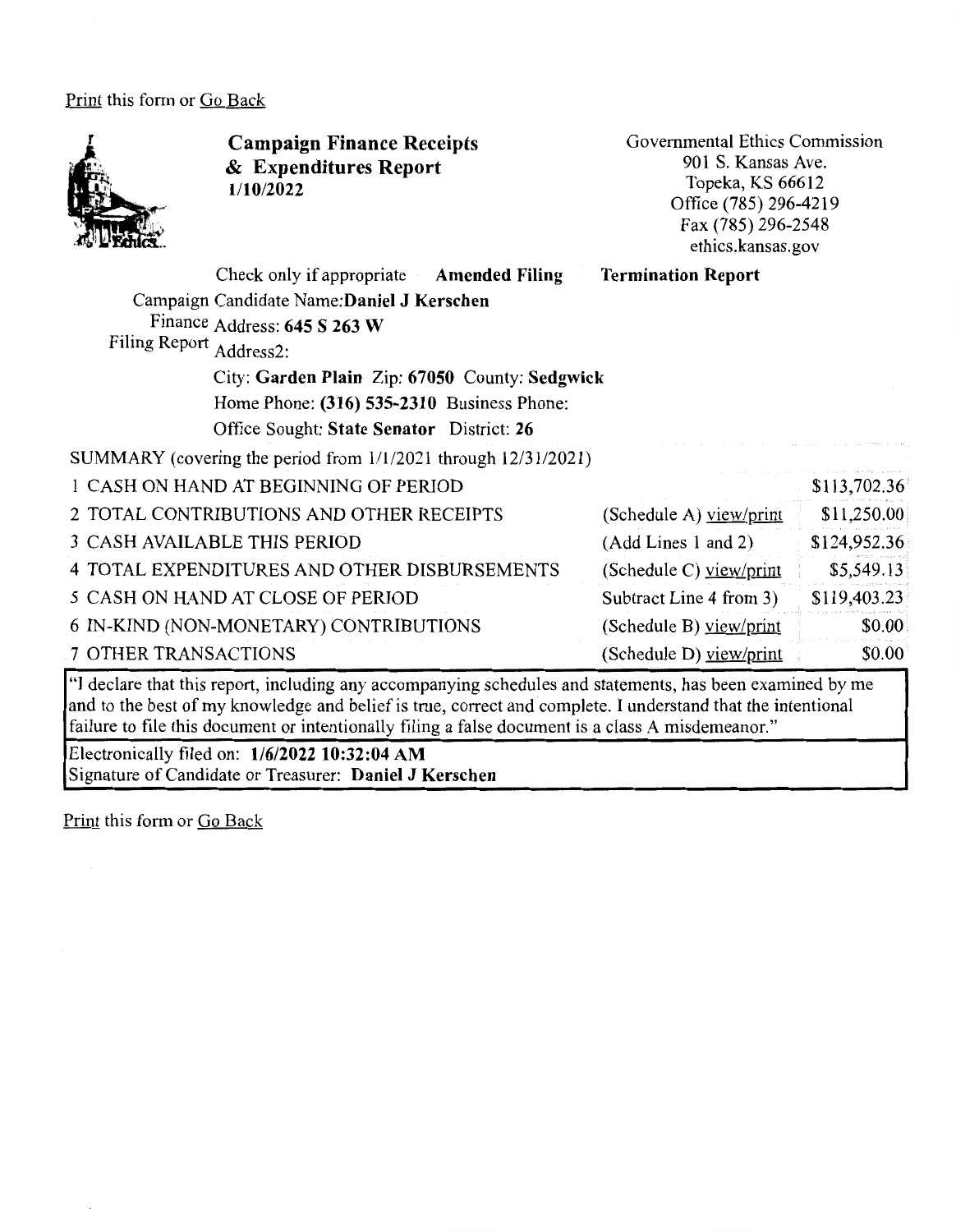### **SCHEDULE A**

# **CONTRIBUTIONS AND OTHER RECEIPTS**

**Candidate:** Daniel J Kerschen

| Date     | <b>Name and Address</b><br>of Contributor                                                     | <b>Type of Payment</b>                | Occupation of                               |               |  |
|----------|-----------------------------------------------------------------------------------------------|---------------------------------------|---------------------------------------------|---------------|--|
|          |                                                                                               | Cash, Check, Loan, E-<br>funds, Other | <b>Individual Giving</b><br>More Than \$150 | <b>Amount</b> |  |
| 12/30/21 | <b>Bruce Christenson</b><br>3501 SW Fairlawn RD<br><b>STE 200</b><br>Topeka KS 66614          | Check                                 | Developer/Investor                          | \$500.00      |  |
| 12/18/21 | <b>BCS</b> Design Inc<br>19930 W. 161st Street<br>Olathe KS 66062                             | Check                                 |                                             | \$500.00      |  |
| 12/08/21 | T-Mobile USA INC<br>12920 SE 38th Street<br>Bellevue WA 98006                                 | Check                                 |                                             | \$250.00      |  |
| 12/08/21 | One Gas, Inc.<br>15 East Fifth Street<br>Tulsa OK 74103                                       | Check                                 |                                             | \$500.00      |  |
| 12/04/21 | <b>Charter Communications</b><br>12405 Powerscourt Drive<br>St. Louis MO 63131                | Check                                 |                                             | \$300.00      |  |
| 12/02/21 | <b>CVS</b> Health<br>1 CVS Drive, MC 287<br>Woonsocket RI 2895                                | Check                                 |                                             | \$500.00      |  |
| 12/01/21 | PAC of Kansas<br>Ophthalmologists<br>10 W. Phillip Road Suite<br>120<br>Vernon Hills IL 60061 | Check                                 |                                             | \$250.00      |  |
| 12/01/21 | West Gardner Solar LLC<br>700 Universe BLVD<br>Juno Beach FL 33408                            | Check                                 |                                             | \$250.00      |  |
| 11/30/21 | <b>KHCA PAC</b><br>1100 SW Gage Blvd<br>Topeka KS 66604                                       | Check                                 |                                             | \$500.00      |  |
| 11/30/21 | Midwest Health Inc<br>2024 SW Wanamaker<br>Road Suite 300<br>Topeka KS 66614                  | Check                                 |                                             | \$400.00      |  |
| 11/30/21 | Kansas Cable PAC<br>900 S. Kansas Ave. Suite<br>300<br>Topeka KS 66612                        | Check                                 |                                             | \$500.00      |  |
| 11/30/21 | Comcast Financial Agency Check                                                                |                                       |                                             | \$500.00      |  |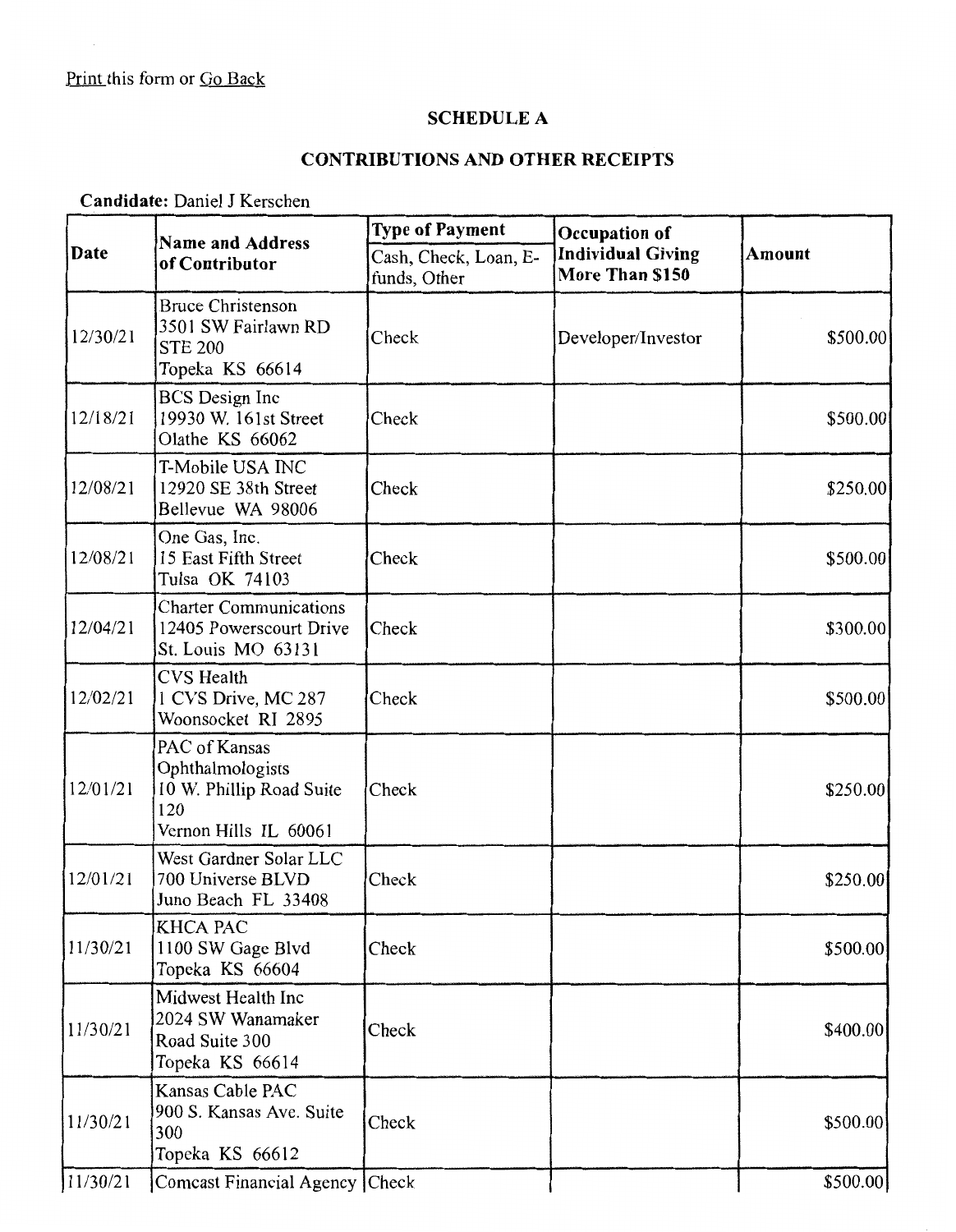|          | Corporation<br>1701 JFK Blvd<br>Philadelphia PA 19103                                                 |       |            |
|----------|-------------------------------------------------------------------------------------------------------|-------|------------|
| 11/30/21 | Cox Media<br>901 S George Washington<br><b>BLVD</b><br>Wichita KS 67211                               | Check | \$500.00   |
| 11/19/21 | <b>CUPAC</b> of Kansas<br>901 SW Topeka BLVD<br>Topeka KS 66612                                       | Check | \$250.00   |
| 11/17/21 | Kansas Automobile<br>Dealers Association<br>731 S. Kansas Ave<br>Topeka KS 66603                      | Check | \$250.00   |
| 11/17/21 | Watco Companies LLC<br>315 W. 3rd St.<br>Pittsburg KS 66762                                           | Check | \$500.00   |
| 11/10/21 | Hollywood Casino at<br>Kansas Speedway<br>777 Hollywood Casino<br><b>BLVD</b><br>Kansas CIty KS 66111 | Check | \$500.00   |
| 11/08/21 | <b>HCA Kansas Good</b><br>Government Fund<br>5845 SW 29th St.<br>Topeka KS 66614                      | Check | \$500.00   |
| 11/05/21 | BlueCross BlueShield of<br>Kansas<br>1133 SW Topeka BLVD<br>Topeka KS 66629                           | Check | \$500.00   |
| 10/12/21 | Kansas Hospital<br><b>Association PAC</b><br>215 SE 8th Avenue<br>Topeka KS 66603                     | Check | \$250.00   |
| 10/08/21 | Kansas Rural Independent<br>Telecoms PAC<br>PO Box 4799<br>Topeka KS 66604                            | Check | \$1,000.00 |
| 10/04/21 | Anheuser Busch<br>Companies<br>One Busch Place<br>St. Louis MO 63118                                  | Check | \$250.00   |
| 09/25/21 | Kansas Society of CPAs<br>PAC<br>114 SE 8th Avenue<br>Topeka KS 66603                                 | Check | \$200.00   |
| 09/15/21 | WAL-MART STORES,<br>INC.<br>702 SW 8th ST<br>Bentonville AR 72716                                     | Check | \$1,000.00 |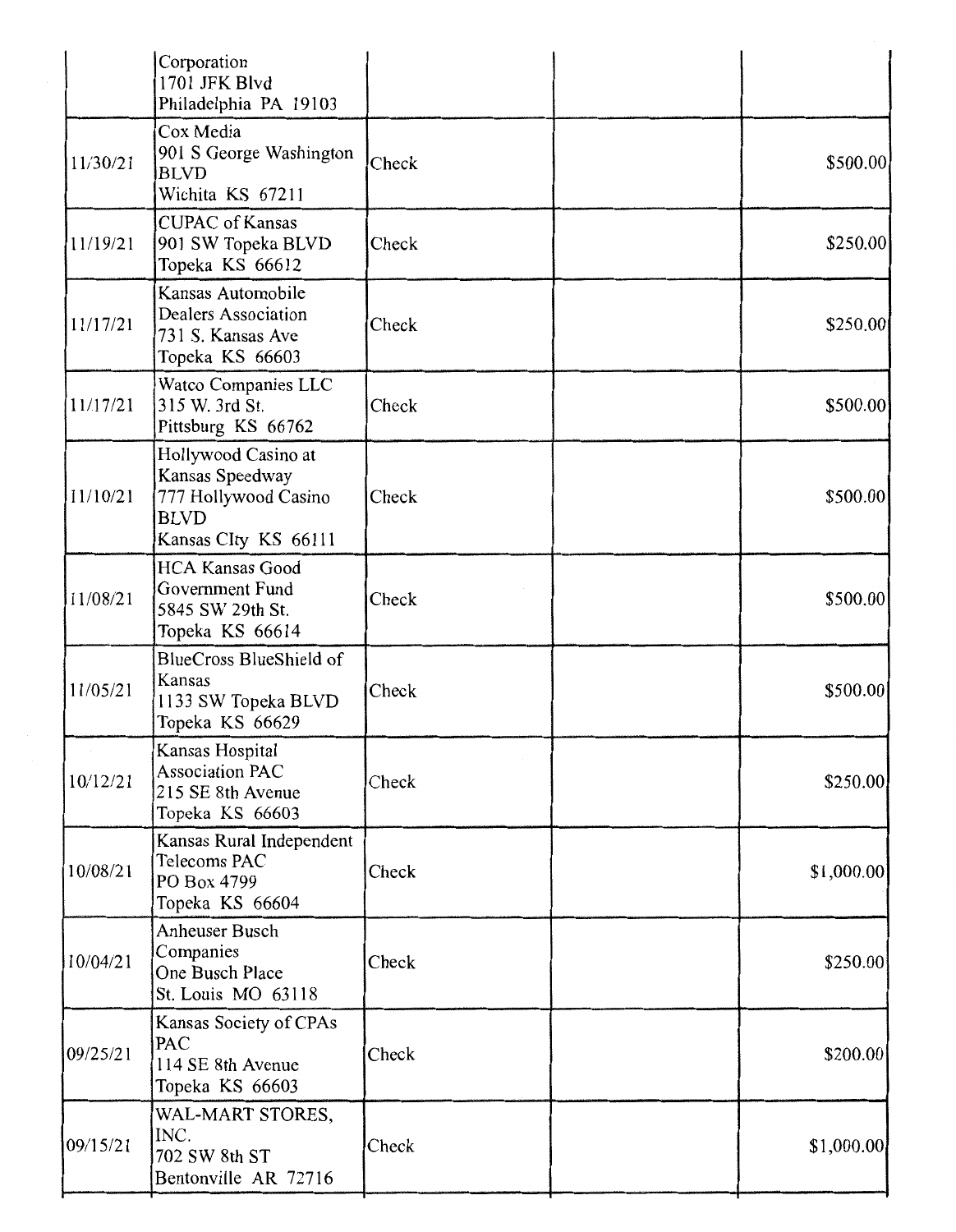| 08/13/21                                       | <b>AT&amp;T</b> Services Inc<br>220 SE 6th Ave<br>Topeka KS 66603 | Check        |            | \$250.00  |
|------------------------------------------------|-------------------------------------------------------------------|--------------|------------|-----------|
| 107/19/21                                      | <b>Textron Aviation Inc</b><br>PO Box 77130<br>Ft. Worth TX 76177 | Check        |            | \$250.00  |
| 01/09/21                                       | Kent Winter<br>7359 N. 215th Street West<br>Mount Hope KS 67108   | <b>Check</b> | Farmer     | \$100.00] |
| Total Itemized Receipts for Period             |                                                                   |              | \$11250.00 |           |
| Total Unitemized Contributions (\$50 or less)  |                                                                   |              | \$0        |           |
| Sale of Political Materials (Unitemized)       |                                                                   |              | \$0        |           |
| Total Contributions When Contributor Not Known |                                                                   |              | \$0        |           |
| TOTAL RECEIPTS THIS PERIOD                     |                                                                   |              | \$11250.00 |           |

 $\bar{z}$ 

Print this form or Go Back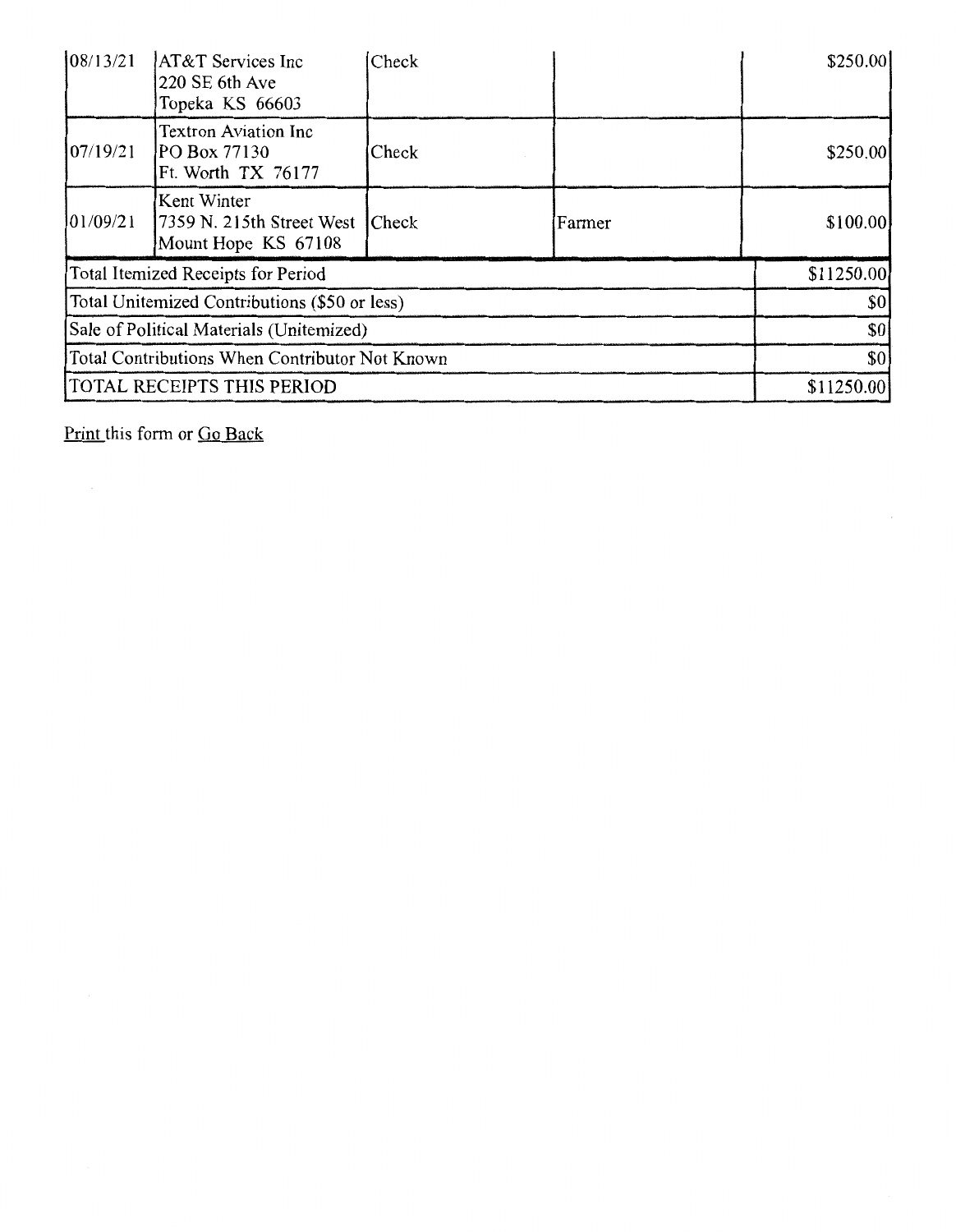#### **SCHEDULE C**

## **EXPENDITURES AND OTHER DISBURSEMENTS**

### **Candidate:** Daniel J Kerschen

| Date     | <b>Name and Address</b>                                                          | <b>Purpose of Expenditure</b><br>or Disbursement          | <b>Amount</b> |
|----------|----------------------------------------------------------------------------------|-----------------------------------------------------------|---------------|
| 12/29/21 | Rachel Kerschen<br>12009 E Silver Lake RD<br>Mount Hope KS 67108                 | Miscellaneous Treasurer Consultant Fee                    | \$500.00      |
| 12/29/21 | Daniel Kerschen<br>645 S 263 W<br>Garden Plain KS 67050                          | Mileage Mileage                                           | \$650.00      |
| 12/29/21 | D'Marios Pizza<br>1635 Cheney Rd<br>Cheney KS 67025                              | Miscellaneous Food for end of year<br>campaign work       | \$93.44]      |
| 12/29/21 | Daniel Kerschen<br>645 S 263 W<br>Garden Plain KS 67050                          | Reimbursement Travel Expenses                             | \$171.51      |
| 12/20/21 | 4-H Extension Education Fund<br>7001 W 21st St N<br>Wichita KS 67205             | Donation/Contrib Donation to 4-H<br><b>Extension Fund</b> | \$300.00      |
| 12/20/21 | <b>LCMS Kansas District</b><br>1000 SW 10th Avenue<br>Topeka KS 66604            | Donation/Contrib Donation for Fire<br>Relief              | \$500.00      |
| 12/16/21 | Lutheran Church Missouri Synod<br>1333 South Kirkwood Road<br>St. Louis MO 63122 | Donation/Contrib Charitable Donation                      | \$500.00      |
| 12/11/21 | Hotel Topeka at City Center<br>1717 SW Topeka Blvd<br>Topeka KS 66612            | Meeting/Travel Hotel for Dole Funeral                     | \$76.66       |
| 12/09/21 | <b>Texas Roadhouse</b><br>6707 West Kellog<br>Wichita KS 67209                   | Miscellaneous Constituent Dinner                          | \$79.78       |
| 12/07/21 | Constant Contact, Inc.<br>Reservoir Place                                        | Newsletter Electronic Newsletter                          | \$5.00        |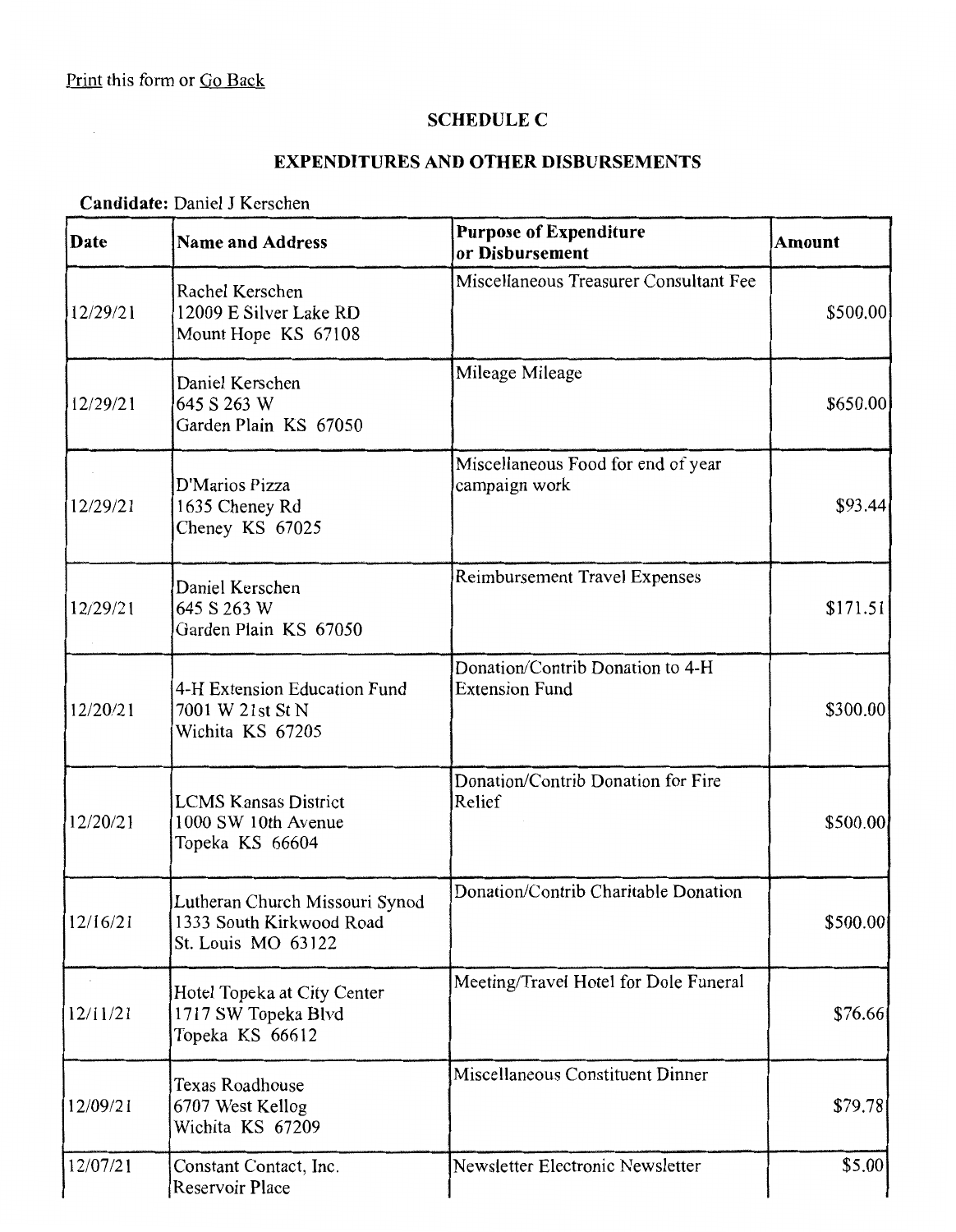|          | 1601 Trapelo Road<br>Waltham MA 2451                                                      |                                                                |          |
|----------|-------------------------------------------------------------------------------------------|----------------------------------------------------------------|----------|
| 11/30/21 | Daniel Kerschen<br>645 S 263 W<br>Garden Plain KS 67050                                   | <b>Reimbursement Office Supplies</b>                           | \$241.61 |
| 11/08/21 | Constant Contact, Inc.<br>Reservoir Place<br>1601 Trapelo Road<br>Waltham MA 2451         | Newsletter Electronic Newsletter                               | \$5.00   |
| 10/08/21 | <b>Hyatt Place</b><br>8741 Ryckert Street<br>Lenexa KS 66219                              | Meeting/Travel Hotel for Kansas<br>Republican Senatorial Group | \$155.04 |
| 10/07/21 | Constant Contact, Inc.<br>Reservoir Place<br>1601 Trapelo Road<br>Waltham MA 2451         | Newsletter Electronic Newsletter                               | \$5.00   |
| 09/16/21 | D'Marios Pizza<br>1635 Cheney Rd<br>Cheney KS 67025                                       | Donation/Contrib Meal for Lutherans for<br>Life Event          | \$114.94 |
| 09/15/21 | Sam's Club<br>3084 N. Maize Road<br>Wichita KS 67025                                      | Donation/Contrib Lutheran's for Life<br><b>Meal Donation</b>   | \$39.48  |
| 09/07/21 | Constant Contact, Inc.<br>Reservoir Place<br>1601 Trapelo Road<br>Waltham MA 2451         | Newsletter Electronic Newsletter                               | \$5.00   |
| 09/01/21 | Kansas Foundation for Excellence<br>in Education<br>120 SE 10th Avenue<br>Topeka KS 66612 | Miscellaneous Registration/Meal Kansas<br>Teacher of the Year  | \$38.00  |
| 08/20/21 | Garden Plain Post Office<br>4121 N Main ST<br>Garden Plain KS 67050                       | Postage/Shipping Gift                                          | \$9.05   |
| 08/09/21 | Constant Contact, Inc.<br>Reservoir Place<br>1601 Trapelo Road<br>Waltham MA 2451         | Newsletter Electronic Newsletter                               | \$5.00   |
| 07/07/21 | Constant Contact, Inc.<br>Reservoir Place<br>1601 Trapelo Road<br>Waltham MA 2451         | Newsletter Electronic Newsletter                               | \$5.00   |
|          |                                                                                           |                                                                |          |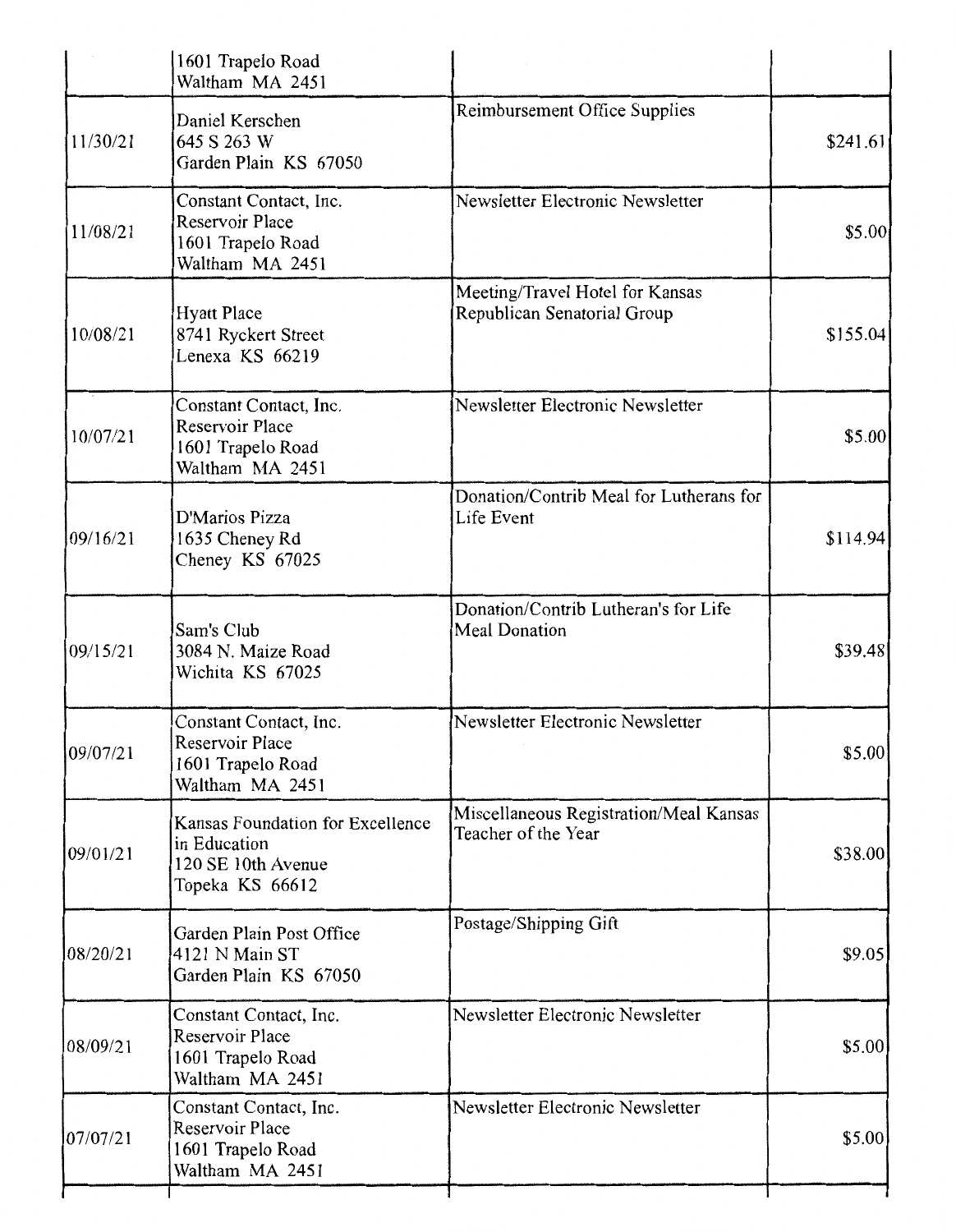| 06/08/21 | Emily Kerschen<br>415 S. 263rd W.<br>Garden Plain KS 67050                               | <b>Consultant Communications Director</b> | \$200.00  |
|----------|------------------------------------------------------------------------------------------|-------------------------------------------|-----------|
| 06/02/21 | Constant Contact, Inc.<br>Reservoir Place<br>1601 Trapelo Road<br>Waltham MA 2451        | Newsletter Electronic Newsletter          | \$45.00   |
| 05/11/21 | Lutheran's For Life<br>1101 5th Street<br>Nevada IA 50201                                | Donation/Contrib Donation                 | \$105.97  |
| 05/03/21 | Constant Contact, Inc.<br><b>Reservoir Place</b><br>1601 Trapelo Road<br>Waltham MA 2451 | Newsletter Electronic Newsletter          | \$45.00   |
| 05/03/21 | Kansas Department of Corrections<br>714 SW Jackson Street #300<br>Topeka KS 66603        | Miscellaneous Frames for Tributes         | \$20.00   |
| 05/02/21 | <b>Dillons</b><br>13415 W Maple<br>Wichita KS 67235                                      | Gift Gifts for Legislative Staff          | \$161.90  |
| 04/26/21 | <b>Texas Roadhouse</b><br>5901 SW Huntoon Street<br>Topeka KS 66604                      | <b>Miscellaneous Constituent Dinner</b>   | \$75.33   |
| 04/15/21 | Hawver News Company, LLC<br>3823 SW Wood Valley Drive<br>Topeka KS 66610                 | <b>Subscription Hawver's Report</b>       | \$240.00] |
| 04/02/21 | Constant Contact, Inc.<br>Reservoir Place<br>1601 Trapelo Road<br>Waltham MA 2451        | Newsletter Electronic Newsletter          | \$45.00   |
| 03/18/21 | Iron Rail<br>705 S Kansas Ave<br>Topeak KS 66603                                         | Miscellaneous Staff Lunch                 | \$47.02   |
| 03/04/21 | Emily Kerschen<br>415 S. 263rd W.<br>Garden Plain KS 67050                               | <b>Consultant Communications Director</b> | \$300.00  |
| 03/02/21 | Constant Contact, Inc.<br><b>Reservoir Place</b><br>1601 Trapelo Road<br>Waltham MA 2451 | Newsletter Electronic Newsletter          | \$45.00   |
| 02/25/21 | SQUARESPACE, INC.<br>225 Varick Street                                                   | Electronics/Computers Website Fees        | \$192.00  |